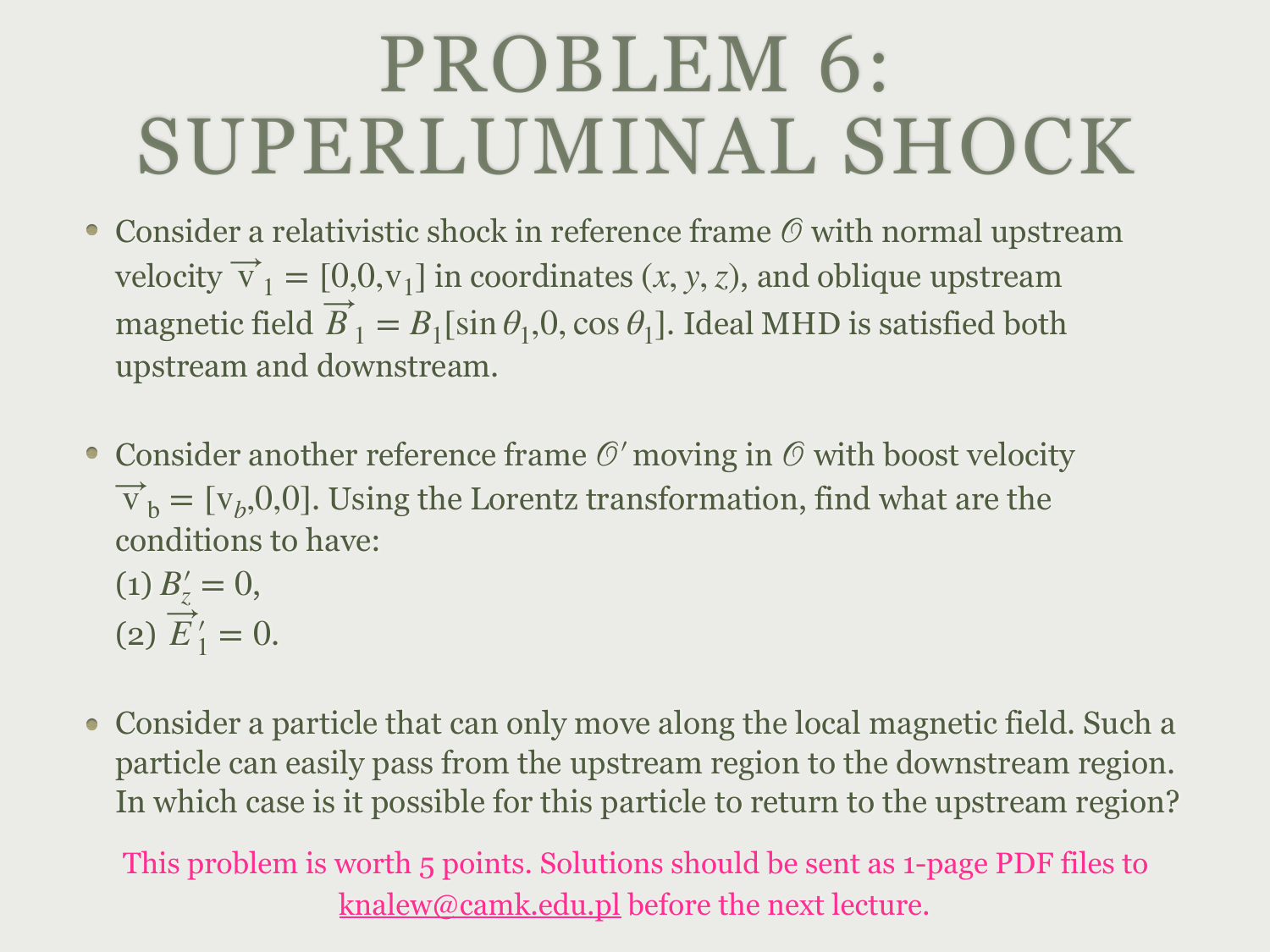## LORENTZ TRANSFORMATIONS

Let  $\overline{\beta}_1 = \overrightarrow{v}/c$  and  $\overrightarrow{\beta}_b = \overrightarrow{v}_b/c$ . Introduce the boost Lorentz factor  $\Gamma_b = (1 - \beta_b^2)^{-1/2}$ . ⃗

The upstream electric field in  $\mathcal{O}$ :  $E_{1} = B_{1} \times \beta_{1} = -B_{1}\beta_{1} \sin \theta_{1} \hat{y}$ ⃗ ⃗ ⃗  $\beta_{\rm b} \times E_1 = -\beta_{\rm b}\beta_1B_1\sin\theta_1\hat{z}$ ⃗ ⃗  $\beta_b \times B_1 = -\beta_b B_1 \cos \theta_1 \hat{y}$ ⃗ ⃗

\n- (1) Transformation of 
$$
B_{1,z}
$$
:
\n- $B'_{1,z} = \Gamma_b \left[ B_{1,z} - \left( \overrightarrow{\beta}_b \times \overrightarrow{E}_1 \right)_z \right] = \Gamma_b B_1 \left( \cos \theta_1 + \beta_b \beta_1 \sin \theta_1 \right)$
\n- $B'_{1,z} = 0$  implies that  $\beta_b = -\frac{1}{\beta_1 \tan \theta_1} \equiv -\frac{1}{\beta_B}$
\n- $\beta_B$  is the speed of magnetic field line along the shock front
\n

(2) Transformation of 
$$
E_{1,y}
$$
:  
\n
$$
E'_{1,y} = \Gamma_b \left[ E_{1,y} + \left( \overrightarrow{\beta}_b \times \overrightarrow{B}_1 \right)_y \right] = -\Gamma_b B_1 \left( \beta_1 \sin \theta_1 + \beta_b \cos \theta_1 \right)
$$
\n
$$
E'_{1,y} = 0 \text{ implies that } \beta_b = -\beta_1 \tan \theta_1 \equiv -\beta_B
$$